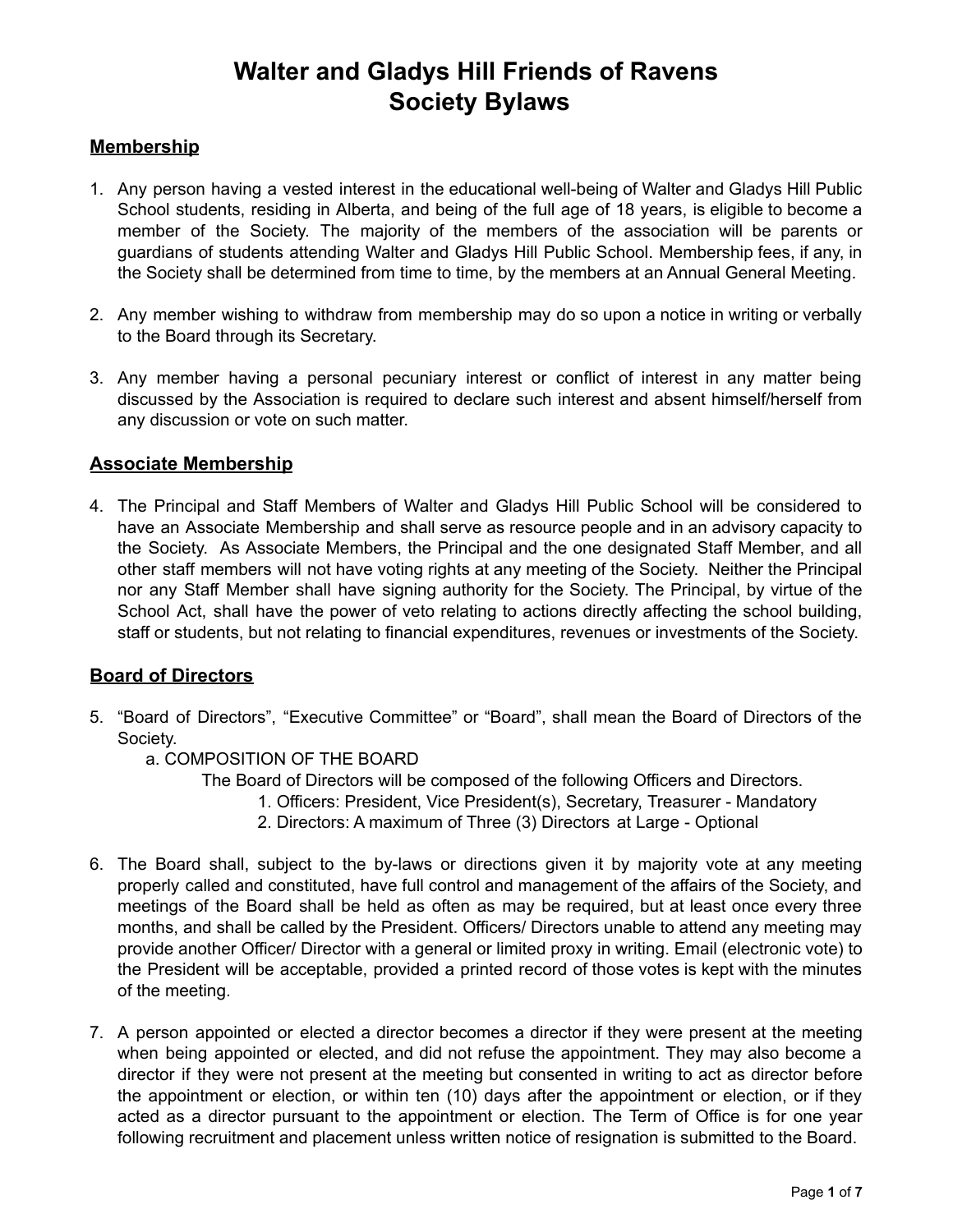8. Any director or officer, maybe removed from office at any time with just cause by a majority vote of board members whenever, in its judgment, the best interest of the Society will be served.

## **President**

9. The President shall be an ex-officio (non-voting) member of all Committees. He/she shall, when present, preside at all meetings of the Society and of the Board. The President shall not have a vote at any meeting, unless in the case of a tie. In his/her absence, the Vice-President shall preside at any such meetings. In the absence of both, a chairperson may be elected at the meeting to preside.

### **Vice President**

10. The Vice President shall assist the President in all Association activities. He/she will preside at meetings in the President's absence and will replace the President at various functions when asked to do so by the President. He/she will be copied on all Association communications and will review any communications to the parent body, school community or public prior to distribution and shall include the President in same. The Vice President will carry out other duties assigned by the Association, and, in the event of resignation, incapacity or extended leave of absence of the President, shall fulfill the President's responsibilities.

### **Secretary**

- 11. It shall be the duty of the secretary to attend all meetings of the Society and of the Board, and to keep accurate minutes of the same. He/she shall have charge of the Seal of the Society, if applicable, which whenever used shall be authenticated by the signature of the Secretary and the President, or, in the case of the death or inability of either to act, by the Vice-President. In case of the absence of the Secretary, his/her duties shall be discharged by such officer as may be appointed by the Board. The Secretary shall have charge of all the correspondence of the Society except for email proxy and be under the direction of the President and the Board.
- 12. The Secretary shall also keep a record of all the Officers/Directors and participating members of the Society and their addresses, send all notices of the various meetings as required, and collect and receive the annual dues or assessments levied by the Society. Such monies shall be promptly turned over to the Treasurer for deposit in a Bank, Trust Company, Credit Union or Treasury Branch as required.

### **Treasurer**

13. The Treasurer shall receive all monies paid to the Society and be responsible for the deposit of same in whatever Bank, Trust Company, Credit Union or Treasury Branch the Board may order. He/she shall properly account for the funds of the Society and keep such books as may be directed. He/she shall present a full detailed account of receipts and disbursements to the Board whenever requested and shall prepare for submission to the Annual Meeting a statement duly audited of the financial position of the Society and submit a copy of same to the Secretary for the records of the Society. The signing signatures of the financial accounts will be any two of the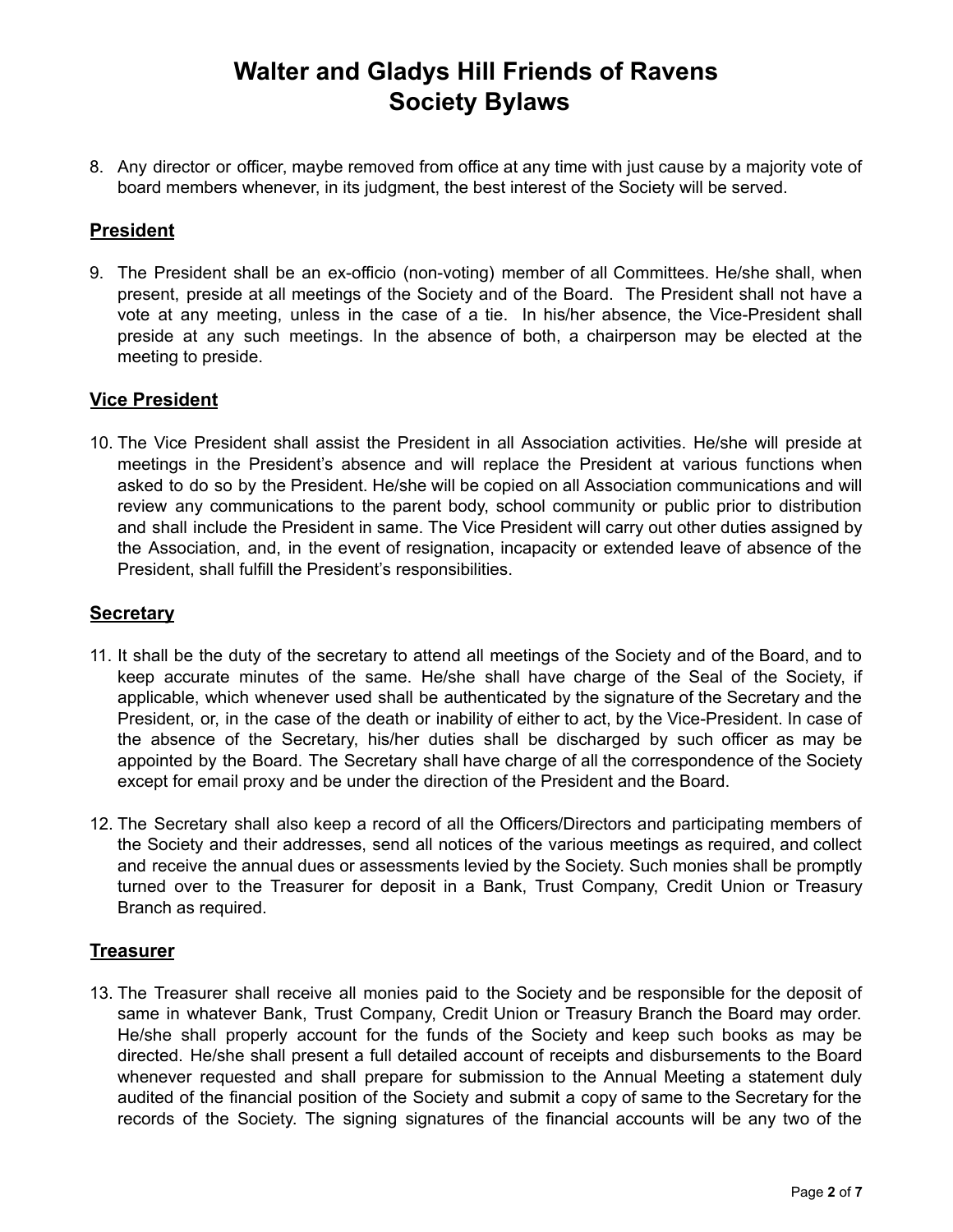elected Officers of the Society. The Office of the Secretary and Treasurer may be filled by one person if the membership at any Annual General Meeting for the election of officers shall so decide.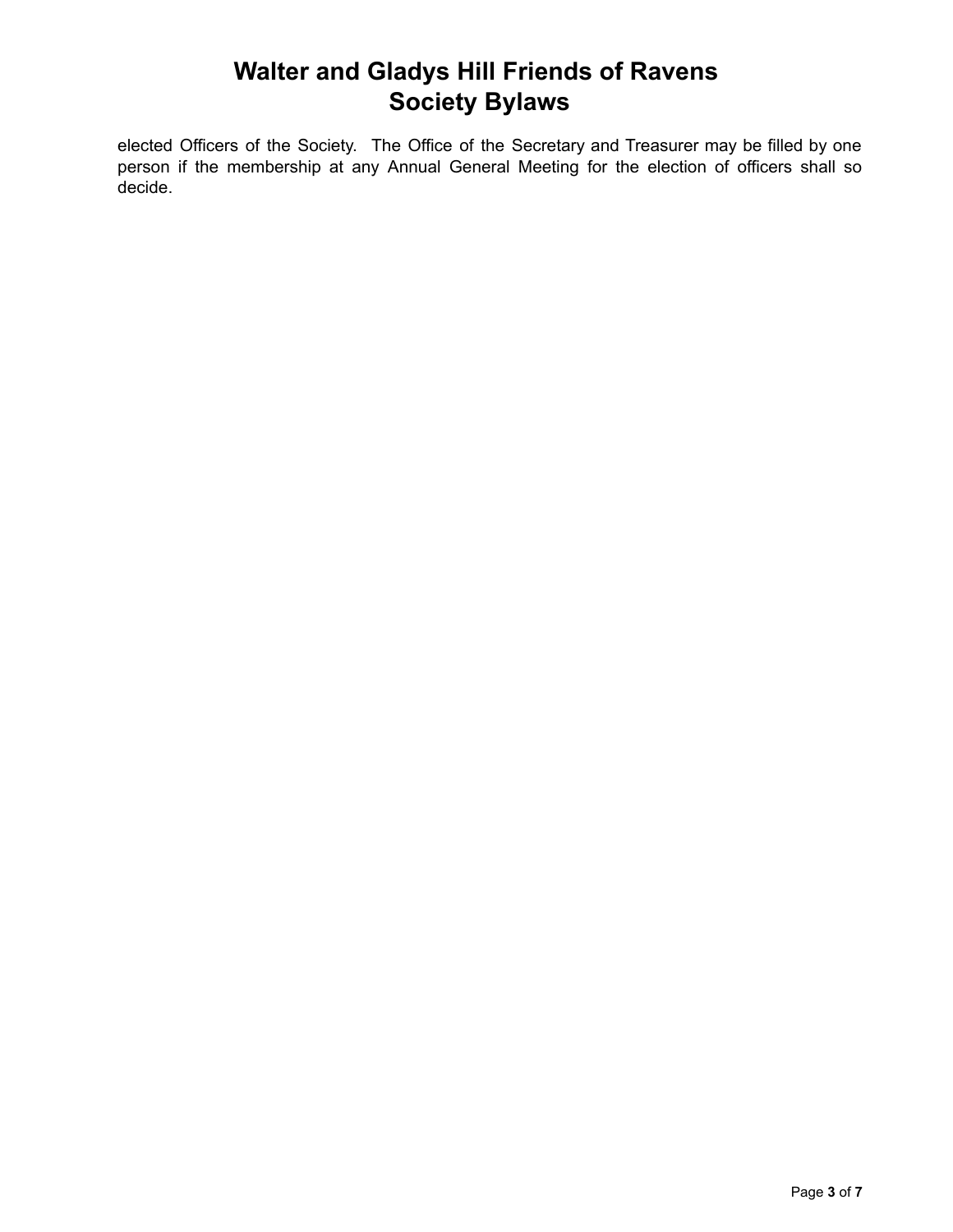## **Auditing**

- 14. The books, accounts and records of the Secretary and Treasurer shall be audited at least once each year by a duly qualified accountant or by two members of the Society without signing authority elected or appointed for that purpose at the Annual General Meeting. A complete and proper statement of the standing of the books for the previous year shall be submitted by such auditor at the Annual General Meeting of the Society. The fiscal year of the Society in each year shall be September  $1^{st}$  to August 31 $^{st}$ .
- 15. The books and records of the Society may be inspected by any member of the Society at the Annual General Meeting or at any other time upon giving reasonable notice and arranging a time satisfactory to the officer or officers having charge of same. Each member of the Board shall at all times have access to such books and records.

## **Meetings**

- 16. The Society shall hold an **Annual General Meeting** on or before October 31<sup>st</sup> in each year, by providing ten (10) days' notice in writing in the school newsletter or website, or three (3) days' notice by fax, telephone or email. At this meeting there shall be elected a President, Vice-President, Secretary, Treasurer, (or Secretary-Treasurer), and optionally three directors. The officers and directors so elected shall form a Board, and shall serve until their successors are elected and installed. The maximum number of consecutive terms, in the same Officer position on the Board, shall be five (5). Any vacancy occurring during the year shall be filled at the next meeting, provided it is so stated in the notice calling such meeting. Any member in good standing shall be eligible to any office in the Society. Four (4) members, excluding the Principal and designated Staff Member, shall constitute a quorum at an Annual General Meeting. If quorum cannot be attained at the meeting, whoever attends the next regularly scheduled meeting of the Society, will constitute quorum for the purposes of conducting Annual General Meeting business such as election of officers and approval of financial statements.
- 17. A **General Meeting** shall be called if a Special Resolution is proposed. General Meetings of the Society may be called at any time by the Secretary upon the instructions of the President or Board by providing twenty-one (21) days' notice in writing in the school newsletter or website, or by fax, telephone or email, specifying the intention of the Special Resolution. Seven (7) members, excluding the Principal and designated Staff Member, two (2) of whom must be elected Officers of the Society, shall constitute a quorum at General Meeting.
- 18. A **Special Meeting of the Society** shall be called by the Secretary upon the instructions of the President or Board, by providing ten (10) days' notice in writing in the school newsletter or website, or three (3) days' notice by fax, telephone or email, setting forth the reasons for calling such meeting. Any seven (7) members of the Society shall constitute a quorum at a Society Special Meeting.
- 19. A **Special Meeting of the Board** shall be called by the Secretary upon the instructions of any two (2) Board Members, by providing no less than ten (10) days' notice in writing or three (3) days' notice by fax, telephone or email, to all Board Members. Any two (2) Board Members shall constitute a quorum at a Board Special Meeting.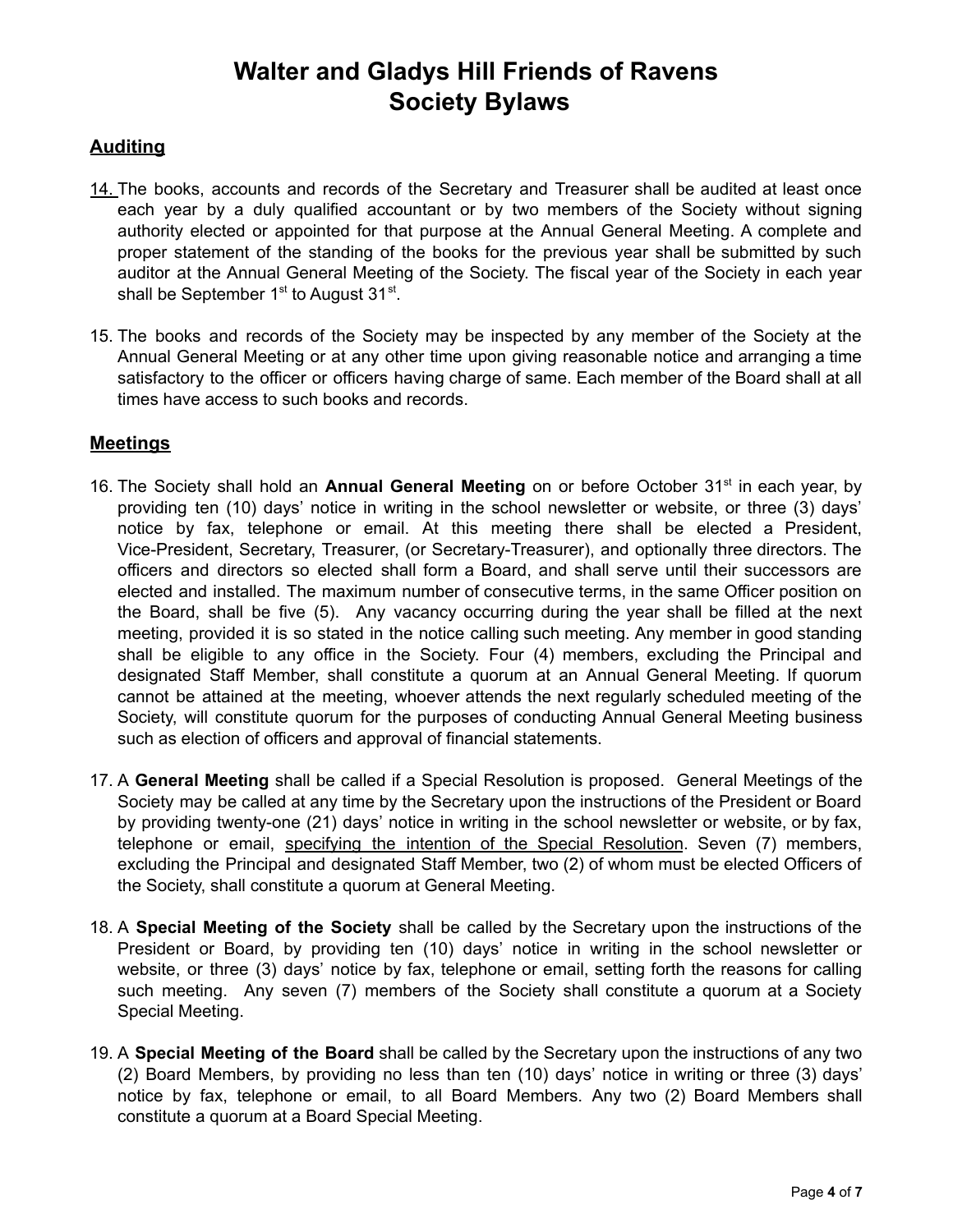- 20. A **Regular Meeting of the Society** may be called monthly by the President with each date set by majority vote of the members present. Regular Meetings shall be announced to all members by providing ten (10) days' notice in writing in the school newsletter or website, or three (3) days' notice by fax, telephone or email. Four (4) members, excluding the Principal and designated Staff Member, two (2) of whom must be elected Officers of the Society, shall constitute a quorum at any Regular Meeting.
- 21. A **Regular Meeting of the Board** shall be called at the frequency determined by the Executive Committee which will permit their duties to be accomplished. Regular Meetings of the Executive Committee will be announced to all Executive Committee Members by providing no less than ten (10) days' notice in writing or three (3) days' notice by telephone or email. Two (2) Board Members, two (2) of whom must be elected Officers of the Association shall constitute a quorum at any Regular Meeting of the Board. Regular Meetings of the Board may be held without notice if a quorum of the Board is present provided, however, that any business transactions shall be ratified at the next Regular Meeting of the Board; otherwise they shall be null and void. A topic to be discussed at a Regular Meeting of the Board may be deemed to be "in camera", or closed to all but elected Officers/Directors if the Board determines, by a majority vote of those present, the topic to be of a personal, sensitive or confidential nature.

## **Voting**

22. The Society uses a Representative model of governance. All Members, with the exception of Associate Members, who have not withdrawn from membership nor have been neither suspended nor expelled, will be entitled to vote at Regular, Special and General Meetings of the Society only. Such votes must be made in person or by proxy to the President by email. Members will vote by show of hands of hands or by secret ballot where fifty-one percent (51%) and greater than, will be considered the majority, except in the case of a Special Resolution where seventy-five percent (75%) vote in favour is required. Only those members elected or appointed to Board/Director positions shall have the right to vote at any Regular or Special Meeting of the Board.

### **Remuneration**

23. Unless authorized at any meeting and after notice for same shall have been given, no officer, director or member of the association shall receive any remuneration for his/her services.

## **Borrowing Powers**

24. For the purpose of carrying out its objectives, the Society may borrow or raise or secure the payment of money in such manner as it deems fit, and in particular by the issue of debentures, but this power shall be exercised only under the authority of the Society, and in no case shall debentures be issued without the sanction of a Special Resolution of the Society.

## **Privacy**

25. The Society shall not collect, use, share or store personal information for purposes other than those of Society business, and shall destroy it appropriately once it is no longer needed.

## **Special Resolution**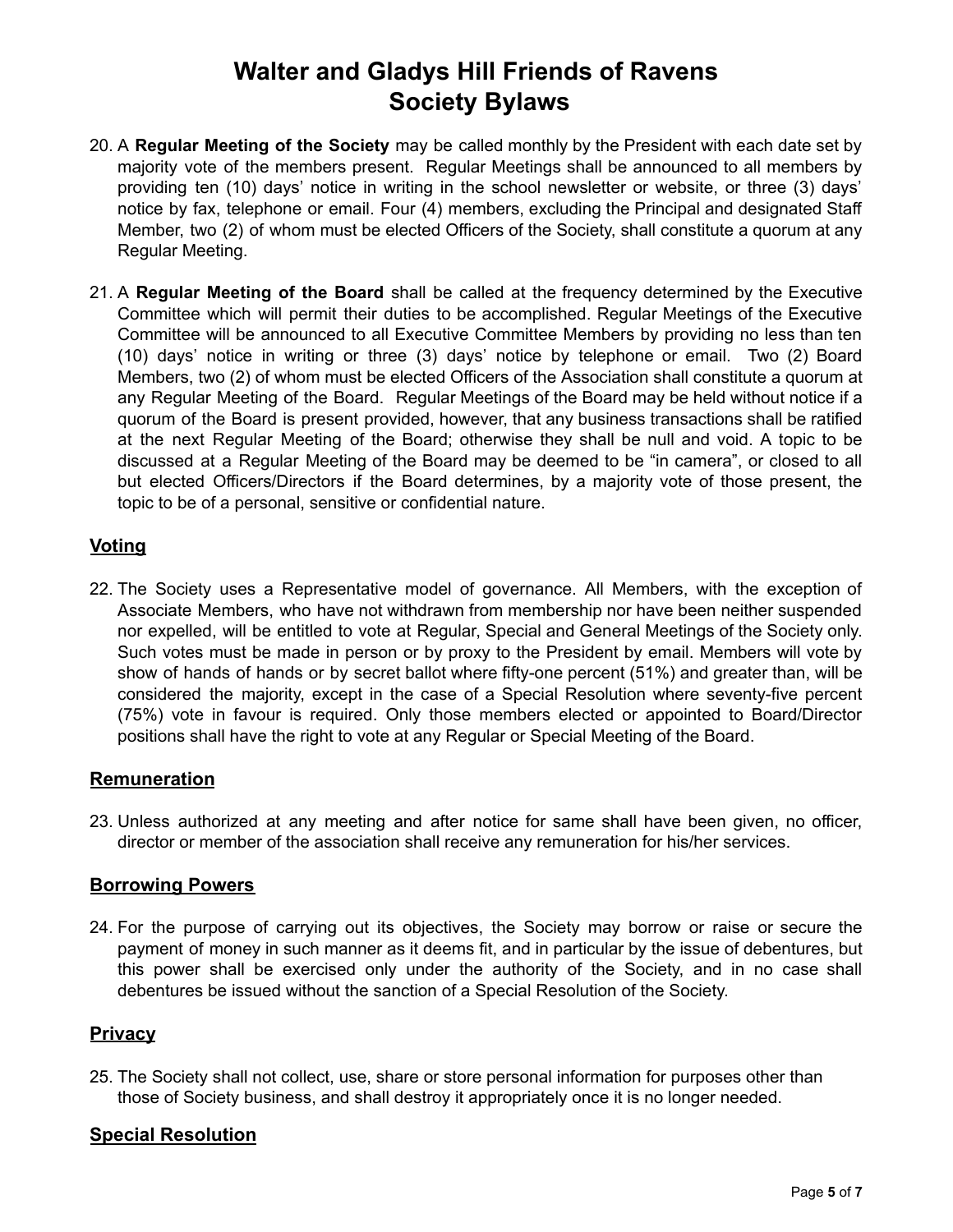26. Special Resolution will mean a resolution passed at a General Meeting of the Society of which not less than twenty-one (21) days' notice in the school newsletter, on the school website, by fax, telephone or email specifying the intention to propose the resolution has been duly given, and by the approval of not less than seventy-five percent (75%) of those members, entitled to vote, in attendance.

### **Conflict Resolution**

27. If at any time, ten (10) members, or greater than fifty (50%) of the Board members of the Society are of the opinion that the Society is in a state of conflict such that its operation is significantly impaired, they may deliver a written Special Meeting of the Society request signed by them to all Board members. The president will call a Special Meeting of the Society, providing due notice as stated, and members in attendance will have an opportunity to hear and discuss the issues causing conflict. On motion, seconded by any Society member in attendance at the Special Meeting, a vote shall be held respecting a proposed resolution to the conflict, and if a majority of members present vote in favor of the resolution proposed, the Society will immediately act upon the resolution, as directed by the assembly.

## **Dissolution of the Society**

28. In the event of the dissolution (closing) of the Society, which shall require a Special Resolution of the membership, the assets of the Society will be disposed of through donations to one or more charitable organizations with similar objectives related to enriching educational opportunities which are agreed upon by the Board.

### **Bylaws**

29. The Bylaws may be rescinded, amended, altered or added to by a "Special Resolution". Changes to the by-laws do not come into effect until the Special Resolution(s) is registered at Corporate Registries. A Special Resolution(s) sent to the Corporate Registries shall be dated and verified by a person authorized by the Society.

Approved by Special Resolution by seventy-five percent (75%) of Society members present at a General Meeting held on January 23, 2015.

| Signature:<br>Print Name: Cara Anderson | Address:<br>189 Simcoe Way<br>Fort McMurray AB T9H 3B4   |
|-----------------------------------------|----------------------------------------------------------|
| Signature:                              | Address:<br>278 Berens PI<br>Fort McMurray AB T9K 2C7    |
| Print Name: Carla Hambley               |                                                          |
| Signature:                              | Address:<br>116 Sandpiper Rd<br>Fort McMurray AB T9K 0L9 |
| Print Name: Nealda Bowry                |                                                          |
| Signature:                              | Address:<br>104 Grebe Rd<br>Fort McMurray AB T9K 0S2     |